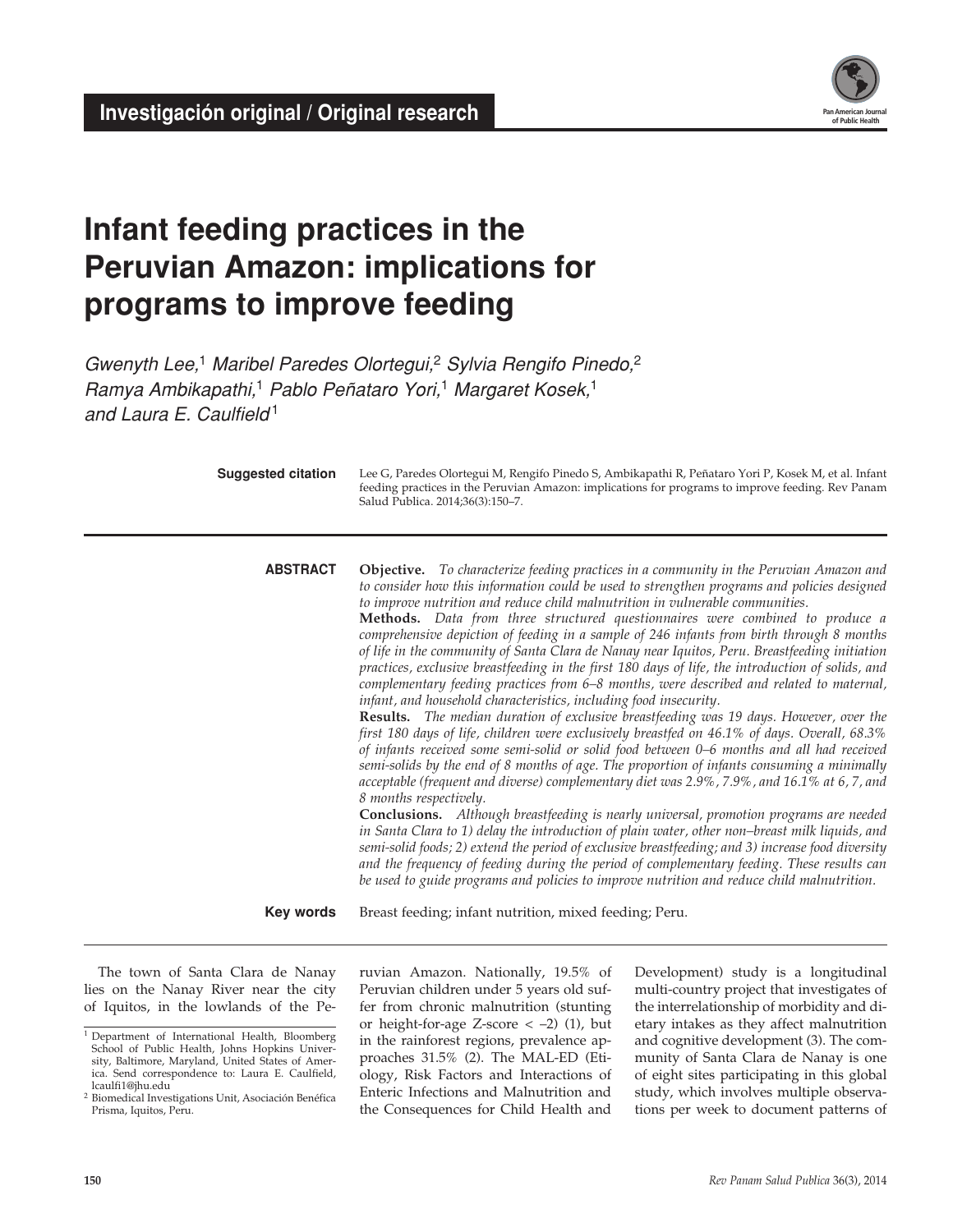morbidity and infant feeding. Details of the study community have been previously reported (4). While the impact of frequent infections, including enteric pathogens, helminthic infections, and malaria, have previously been described in this setting (5, 6), less is known about the duration of exclusive breastfeeding and the quality of the early infant diet.

The research reported here evaluated infant feeding practices among mother– newborn pairs from the time of their enrollment in the study through the infants' 8th month of life. This included characterizing the period of exclusive breastfeeding, and the timing of introduction and the quality of the early weaning diet. This information could be used to strengthen programs and policies designed to improve nutrition and reduce child malnutrition in vulnerable communities.

## **MATERIALS AND METHODS**

The MAL-ED project is a prospective cohort study that utilizes a harmonized protocol to recruit, retain, and follow approximately 200 mother–newborn pairs for 24 months at each site.

Trained study personnel (eight individuals, primarily nurse technicians) identified pregnant women through a community survey as well as through health clinics or by referral. Inclusion criteria have been described in detail elsewhere (7), but in brief, all healthy singleton newborns weighing more than 1500 g born to mothers 16 years or older and without another participating child were invited to enroll. Infants who could not be followed up for a period of more than 60 days were excluded. Because families in the Santa Clara community travel upriver for extended periods (often for economic reasons), a total of 303 mother–newborn pairs were enrolled initially, with the goal of following 200 pairs through 24 months of age.

The rationale for collecting information on infant feeding practices is detailed elsewhere (8). Upon their enrollment in the study, mothers were asked to recall details about breastfeeding initiation and information was collected on maternal characteristics including age, parity, education, and marital status. The study personnel then began visiting the households biweekly to collect data about illnesses since the last visit

and infant feeding practices, based on the previous day's pattern. Each infant's consumption of breast milk, other (non– breast milk) liquids, and semi-solids was noted. Monthly a third questionnaire, adapted from survey instruments used in the Demographic and Health Surveys (DHS) (9) was administered to study participants to collect information about breastfeeding and the feeding of non– breast milk foods and liquids. Overall, households were visited a median of nine times (interquartile range (IQR): 8, 10) per month. The data collected with the three structured questionnaires were then compiled and analyzed to produce a comprehensive depiction of infant feeding from birth through 8 months of age. In addition, at the infants' 6th month of age, household socioeconomic data (including monthly per capita income) were collected and food insecurity measured using a Household Food Insecurity Access Scale (HFIAS) adapted by the Food and Nutrition Technical Assistance (FANTA) project for use in low-resource settings (10, 11).

Of the 303 infants initially enrolled, information on 246 is presented here (50 were lost to follow-up before reaching the age of 8 months, 1 passed away, and 6 were excluded from the analyses because intermittent gaps in their data amounted to 25% or more of the total period). When the characteristics of the 57 excluded infants were compared to the 246 included in the study, there were no statistically significant differences, although a somewhat higher proportions of males (57.9% versus 55.3%, *P* = 0.07) and those born at home (14.0% versus 5.3%,  $P = 0.11$ ) were found among the group that was excluded. A total of 21 564 household visits were completed for the 246 infants during their first 8 months of life. The median time between visits was three days (IQR: 3, 4), with 98.3% of visits occurring within five days of each other.

 Breastfeeding status was characterized according to standard definitions (12). "Prelacteal feeding" was defined as anything given to the newborn before the first breast milk. Colostrum referred to first breast milk available immediately after childbirth. Exclusive breastfeeding was defined as breastfeeding with no other food or liquid given over the prior 24-hour period, with the exception of drops or syrups consisting of vitamins,

mineral supplements, or medicine. If the infant received plain water or waterbased liquids such as tea or juice, it was considered predominant breastfeeding. Full breastfeeding refers to either exclusive or predominant breastfeeding. The inclusion of other milks, formula, and/ or semi-solids was considered partial breastfeeding. In defining the duration of exclusive breastfeeding, the analysis ignored whether or not a prelacteal feeding had occurred to allow for evaluation of whether such practices affected subsequent infant feeding. The proportion of days infants were fed exclusively, predominantly, or partially with breast milk, or had no breast milk, during the first 180 days of life, was calculated following the approach used by Henkle et al. (13).

The timing of the introduction of non– breast milk liquids or solid foods was defined as the age (in days) at which the item was first reported, regardless of whether the mother continued to provide it regularly following that visit. The timing of "habitual" introduction to solids was defined as the first age at which solid food was reported, if it was also reported at the next two visits (for a total of three visits or a period of about 10–12 days).

From six to eight months of age, the monthly questionnaire was used to quantify the proportion of infants with a diet that met minimal diversity (four or more different food groups, from among those listed in Annex 1) (14). The proportion fed with a minimally acceptable frequency (two or more feedings per day); the proportion with an intake that met minimum standards for both diversity and frequency (minimally acceptable diet) (14, 15); and the proportions consuming vitamin A– or iron-rich foods was also calculated. For the three infants who were no longer breastfed, the study team evaluated the frequency of milk feeding and overall feeding frequency, as recommended by Daelmans et al. (14, 15). Households were categorized as 1) "food secure," 2) "mildly food insecure," 3) "moderately food insecure," or 4) "severely food insecure," according to the HFIAS classification (10).

Data analyses were performed using Stata Statistical Software version 12.1 (StataCorp LP, College Station, Texas, USA). The distributions of variables were characterized by means and stan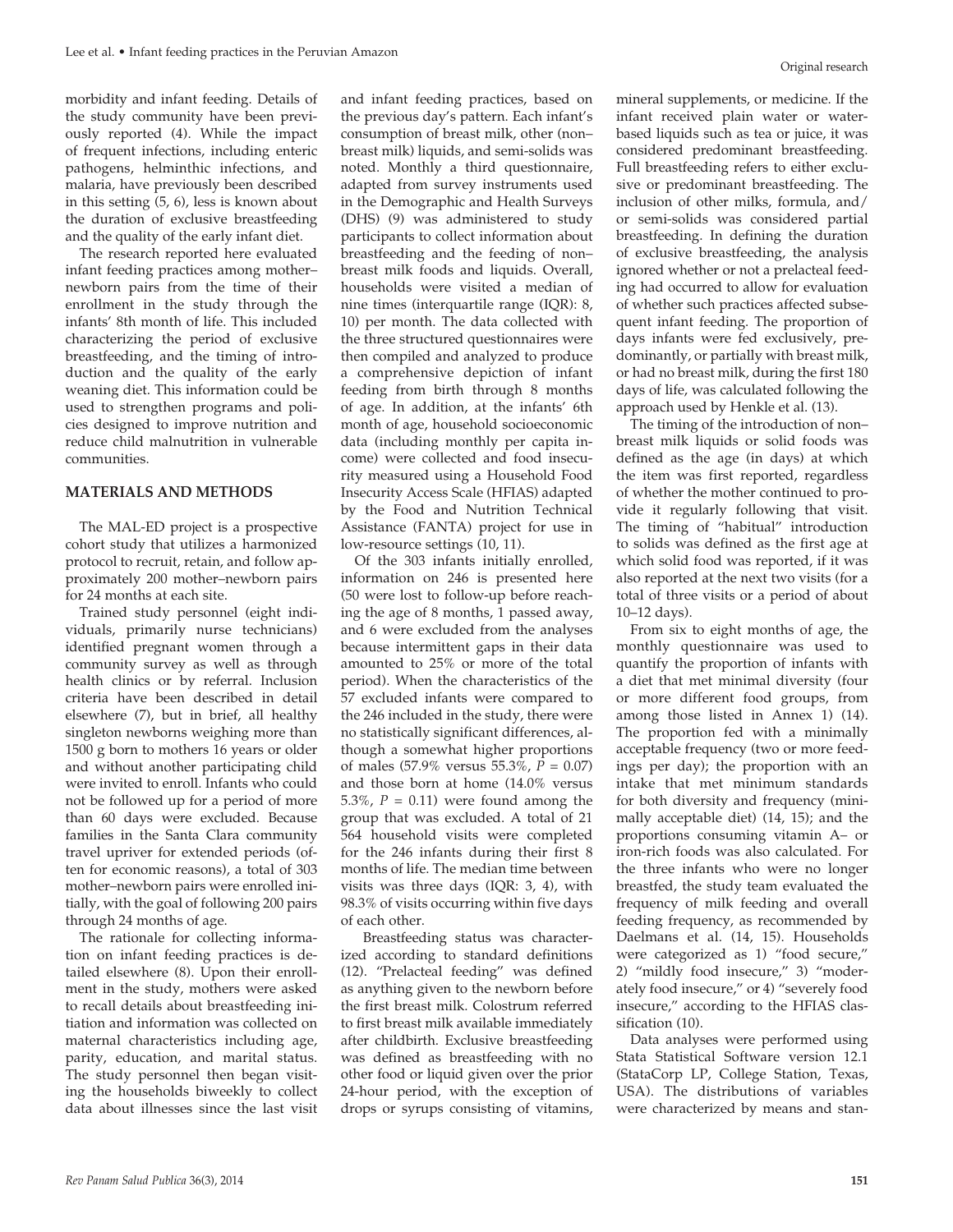dard deviations, or by frequency. Nonnormal distributions were characterized by medians and IQRs. Survival analysis (with age in days) was used to characterize the pattern of decline in exclusive breastfeeding, and estimate the duration of exclusive breastfeeding and full breastfeeding, and the infant did not contribute to the risk set subsequent to their first divergence from the exclusive or full breastfeeding criteria.

Multivariate logistic regression models were built to evaluate associations between maternal, infant, and family characteristics and 1) recommended breastfeeding initiation practices (initiation in the first hour, with colostrum and without prelacteal feeds) and 2) greater-than-median time spent exclusively breastfeeding. Models examining the association between the same risk factors and a minimally acceptable diet at 8 months of age were also considered, as were risk factors for early (first quartile: < 152 days) and late (fourth quartile: > 193 days) habitual feeding of solids, compared to those who began receiving solids closer to 180 days (second quartile or 152–181 days and third quartile or 181–193 days) using chi-squared tests and analysis of variance (ANOVA) models. Variables considered included maternal age, education, marital status, parity, home birth, cesarean section, monthly per capita income, and food insecurity. Recommended initiation practices were also considered in relation to the duration of exclusive breastfeeding, and initiation practices and exclusive breastfeeding were considered in relation to the odds of recommended complementary feeding.

The protocol was approved by institutional review boards at the collaborating institutions (the Asociación Benéfica Prisma in Lima, Peru, and the Johns Hopkins Bloomberg School of Public Health in Baltimore, Maryland, USA). Written informed consent was obtained from the mother/parent on behalf of the child. Anonymity of the data was maintained by assigning each child a unique personal identification code (PID) by which they were defined in all study materials and in the data (4).

## **RESULTS**

At study enrollment, the median infant age was four days; 95% of all infants were enrolled within 14 days of age (range: 1–17 days) (Table 1). Infants weighed about 3 100 g at birth, 10.2% had a low birth weight  $(< 2500 \text{ g})$ , 55% were male, and 39.3% were first-born. Their mothers were on average 24 years old, married, and had 6–10 years of schooling (22.3% with 0–5 years education, 55.7% with 6–10 years, and 22% with  $\geq 11$  years).

# **Breastfeeding initiation**

All infants were breastfed for some period of time. Nearly three-quarters (73.6%) were put to the breast within an hour of birth, and 97.6% initiated breastfeeding within the first 24 hours. A prelacteal feeding was reported for 8.5% of infants, and only 2.2% were not given the colostrum. The odds of following recommended breastfeeding initiation practices were reduced when the child was first-born, born at home, and when the mother was older (Table 2).

# **Exclusive breastfeeding**

The median duration of exclusive breastfeeding was 19 days (IQR: 8 days, 65 days), but the duration ranged from 0 to 199 days. At 180 days, only four (1.6%) infants were still exclusively breastfed. However, overall during their first 180 days of life, infants were on average exclusively breastfed 46.1% of days (IQR: 15.5%, 72.9%) and fully breastfed 92.8% of days (IQR: 74.0%, 100%). The median duration of full breastfeeding was 146 days. Thus, while other fluids or foods were introduced early, on most days, breast milk was the only source of nutrition. At 180 days, 50.4% of infants were reported to have been fully breastfed on the day prior, 48.4% partially breastfed, and 1.2% as not receiving any breast milk. Figure 1 shows the distribution of breastfeeding status as reported at each visit over the first 8 months of life. Although predominant breastfeeding is reported frequently from the first month of life, the proportion of infants partially breastfeeding does not increase rapidly until the fourth month.

Only eight infants were reported as not breastfed during at least one visit in their first 180 days of life. Of these, five reported no breast milk on fewer than four days; two became fully weaned (at 91 days and 142 days); and one infant, whose mother passed away soon after birth, initially received breast milk but was subsequently formula-fed.

In addition to the maternal factors associated with poor breastfeeding initiation practices, household food insecurity was negatively associated with the

**TABLE 1. Selected enrollment characteristics of 246 mother–child pairs, Loreto, Peru, 2009–2013**

| Characteristic                                                    | No. $(\%)$ or Mean $(SD^a)$     |
|-------------------------------------------------------------------|---------------------------------|
| Infant sex: male                                                  | 136 (55.3)                      |
| Mother's parity                                                   |                                 |
| 1                                                                 | 95 (38.6)                       |
| $2 - 4$                                                           | 116 (47.2)                      |
| >4                                                                | 35(14.2)                        |
| Location of birth                                                 |                                 |
| Hospital                                                          | 208 (84.5)                      |
| Health center/post                                                | 25(10.2)                        |
| Home                                                              | 13(5.3)                         |
| Cesarean delivery                                                 | 23(9.4)                         |
| Food insecurity <sup>b</sup>                                      |                                 |
| Food secure                                                       | 35(13.2)                        |
| Mildly food insecure                                              | 60 (24.4)                       |
| Moderately food insecure                                          | 85 (34.6)                       |
| Severely food insecure                                            | 66 (26.8)                       |
| Mother's age in years                                             | 24.4(6.2)                       |
| Infant's median age at enrollment in days (5th, 95th percentiles) | 4(2, 14)                        |
| Infant's birth weight in grams                                    | 3 090 (450)                     |
| Mother's education in years                                       | 7.9(3.0)                        |
| Per capita income                                                 | $20.8$ (4.8, 71.4) <sup>c</sup> |

a SD: standard deviation.

b As per criteria defined in (10).

 $\degree$  One missing value ( $n = 245$ ); in 2010 US\$ (2.80 Peruvian soles = 1 US\$).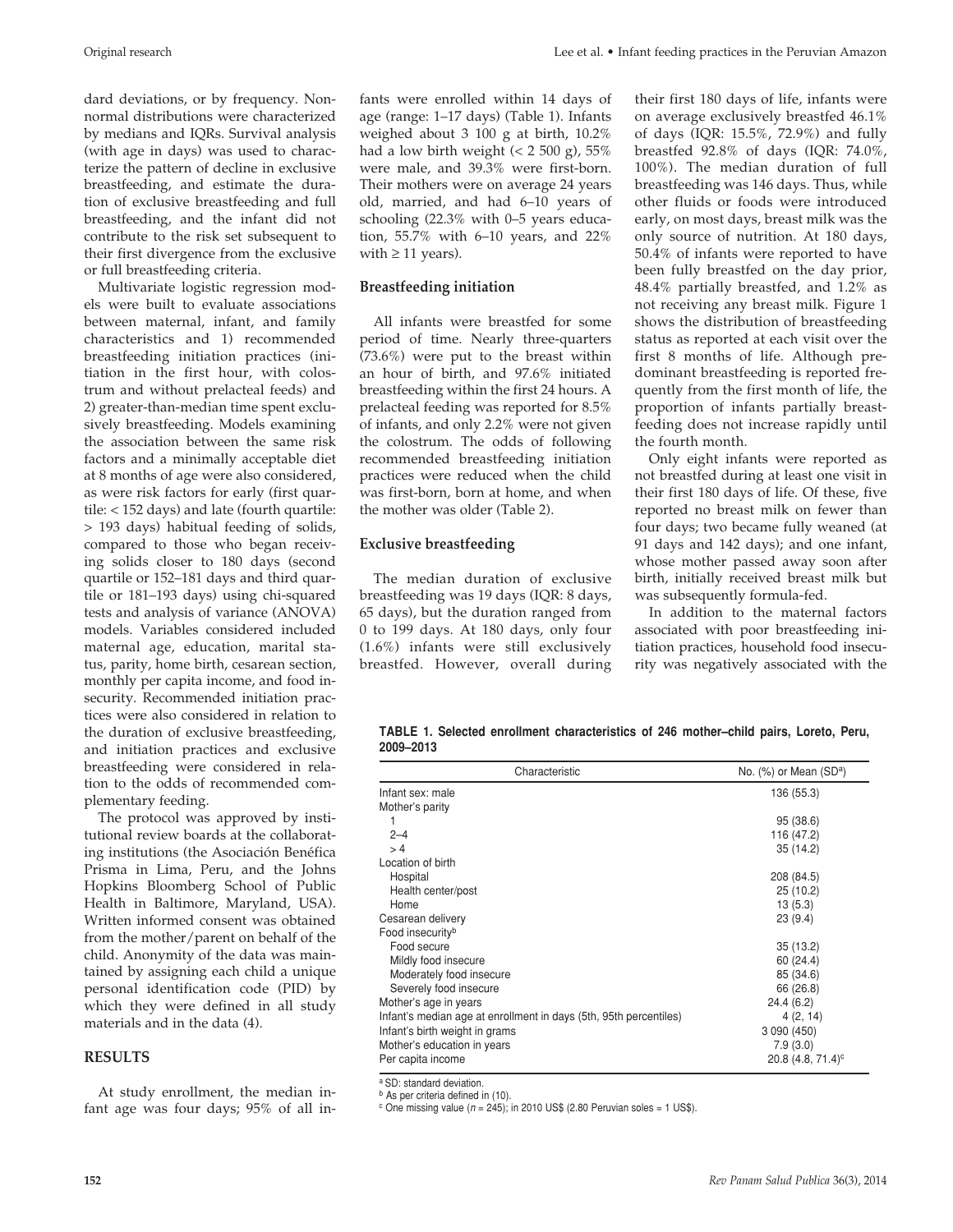#### **TABLE 2. Risk factors for positive and negative dietary, Loreto, Peru, 2009–2013**

|                              | Recommended<br>initiation practices            |       | <b>Exclusively breastfed</b><br>> 46% of first 180 days |       |
|------------------------------|------------------------------------------------|-------|---------------------------------------------------------|-------|
| Variable                     | Crude OR <sup>a</sup><br>$(95\% \text{ Cl}^b)$ | P     | Crude OR<br>(95% CI)                                    | P     |
| Mother's age                 | 0.93<br>(0.88, 0.99)                           | 0.025 | 0.95<br>(0.90, 1.00)                                    | 0.069 |
| Infant first-born            | 0.41<br>(0.19, 0.90)                           | 0.027 | 0.62<br>(0.31, 1.25)                                    | 0.185 |
| Home birth                   | 0.25<br>(0.08, 0.80)                           | 0.020 | 0.29<br>(0.08, 1.12)                                    | 0.074 |
| Cesarean delivery            | 0.48<br>(0.19, 1.19)                           | 0.114 |                                                         |       |
| Per capita income            | 0.75<br>(0.53, 1.06)                           | 0.099 |                                                         |       |
| Food insecurity <sup>c</sup> |                                                |       |                                                         |       |
| Food secure                  |                                                |       | Reference                                               |       |
| Mildly food insecure         |                                                |       | 0.37<br>(0.15, 0.95)                                    | 0.039 |
| Moderately food insecure     |                                                |       | 0.28<br>(0.12, 0.68)                                    | 0.005 |
| Severely food insecure       |                                                |       | 0.27<br>(0.10, 0.67)                                    | 0.005 |

<sup>a</sup> OR: odds ratio.

**b** CI: confidence interval.

<sup>c</sup> As per criteria defined in (10).





likelihood of an infant being exclusively breastfed. When households were classified as mildly, moderately, or severely food insecure, the odds ratios of exclusively breastfeeding for more than

the median number of days were 0.37, 0.28, and 0.27, respectively, compared to infants from the most food secure households (*P* = 0.039, 0.005, and 0.005, respectively).

## **Introduction of liquids and semi-solids**

For 69.4% of infants, water was the first non–breast milk food or drink given; others first received cow's milk (4.5%), formula (4.5%), tea/coffee (3.7%), or semi-solid foods such as porridge or banana (4.1%). The median age at introduction to water was 30 days; only 10 infants (4.1%) did not receive water during the first 6 months of life and all had received water by the end of 8 months. A total of 37.8%, 28.9%, and 45.1% of the cohort had received animal milks, juice, or tea/coffee respectively at least once during their first 180 days and 83.3%, 87.0%, and 91.5% had received those liquids at least once by 8 months of age (Figure 2).

Overall, 68.3% of infants received solid or semi-solid foods before 180 days of age. The median age of first introduction to solid foods was 161 days; the most common solid food reported was porridge (median age of introduction: 170 days). Ninety-nine percent (99.2%), 86.2%, and 95.9% of infants were introduced to potatoes, bananas, and grains by 274 days; fewer infants were introduced to foods such as yogurt or beans (53.7% and 59.3% respectively) (Figure 2). The median age at which solids were habitually introduced to the diet was 181 days (IQR: 152 days, 193 days). Maternal age, parity, monthly per capita income, and maternal marital status were not associated with the age at which semi-solids were habitually introduced. Mothers who introduced solids earliest (< 152 days) or latest (> 193 days) did have on average slightly fewer years of education (< 152 days, 7.3 years maternal education; > 193 days, 7.4 years) than those who introduced solids between 152–181 and 181–193 days (8.8 and 8.0 years respectively) (ANOVA  $P = 0.002$ ). Children who were habitually introduced to solids after 193 days were more likely to come from families reporting moderate to severe food insecurity than children that were habitually introduced to solids earlier (percentage moderately or severely food insecure versus food secure or mildly food secure = 54.1%, 66.1%, 50.8%, and 74.2% for those introducing solids < 152 days, 152–181 days, 181–193 days, and > 193 days respectively) (chi squared  $P = 0.028$ .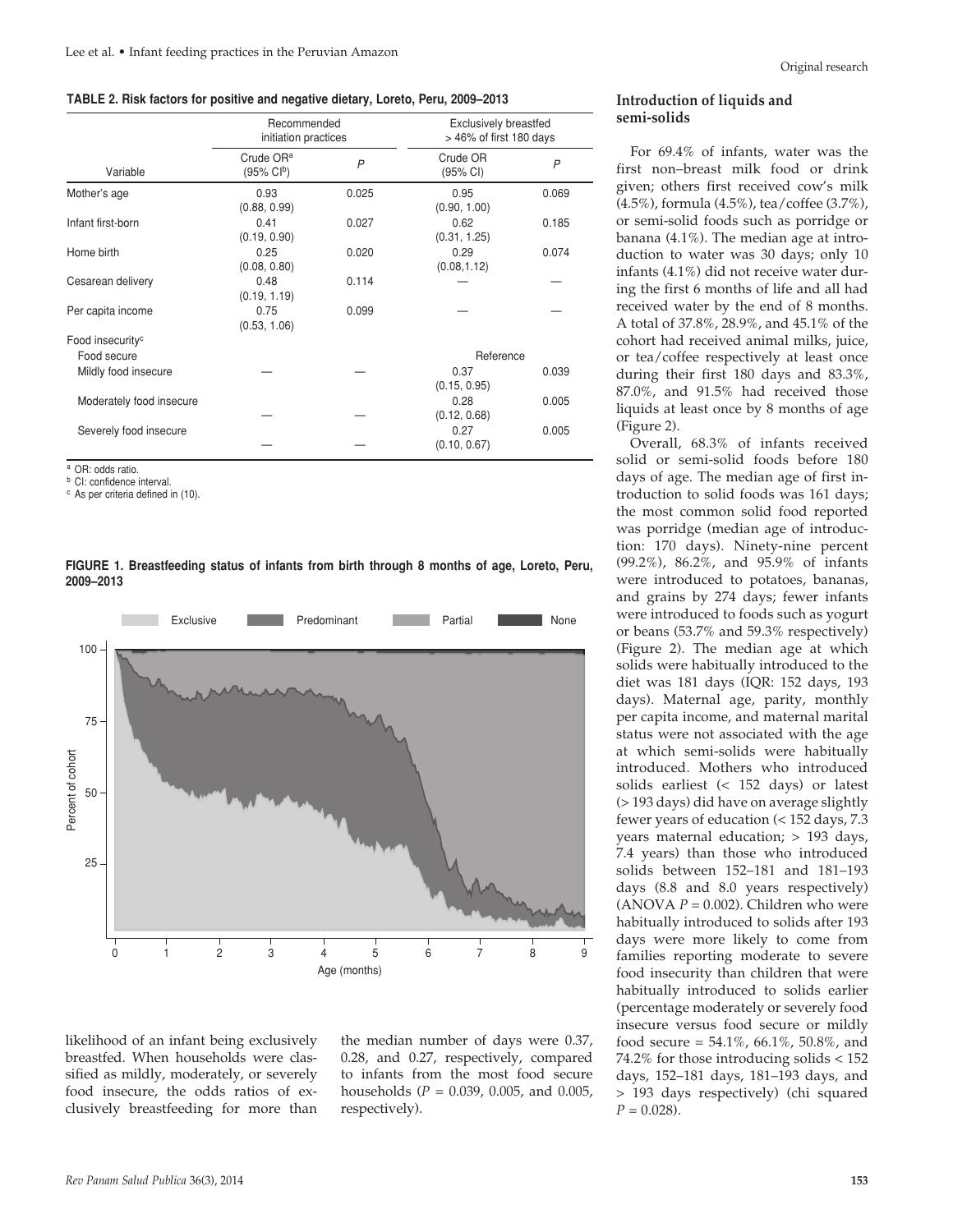

**FIGURE 2. Timing of the introduction of non–breast milk liquids<sup>a</sup> (top) and solids<sup>b</sup> (bottom), Loreto, Peru, 2009–2013**

<sup>a</sup> Liquids: Water (*agua*); animal milk (*leche animal*—*enlatada*, *en polvo*, *fresca*); tea/coffee (*té*, *infusiones*); and juice (*jugo de frutas*). Other liquids (*otro líquidos*—*caldo*, *milo*, *kiwigen*) were also included in the questionnaire but were reported infrequently.

<sup>b</sup> Solids: Solids, semi-solids, or purees (*alimento sólido*, *semi-sólido*, *pure*); porridges (*mazamorra*, *panes*, *otros alimentos*/ *bebidas hechos con trigo*, *avena*, *cebada*, *soya*); rice (*arroz*); potatoes (*papas blancas*, *yuca*, *otros tubérculos blancos*); beans (*frijoles*, *alverjas*, *lentejas*); banana (*plátano*, *guineo*); and yogurt (*yogurt*).

#### **Complementary feeding**

All but one infant was eating solid or semi-solid foods habitually by the end of 8 months of age. However, as shown in Table 3, at 6, 7, and 8 months of age, 47.9%, 17.8%, and 9.0% did not receive complementary foods on the day prior to the interview, and on any given day between 180 and 274 days of age, 10–20% of infants were not fed complementary foods.

Also shown in Table 3 are the core indicators for assessing the quality of complementary feeding, estimated from the monthly questionnaire. The diversity of foods fed to infants 6–8 months of age was low, with only 5.8%–25.2% having received four or more different food groups on the day prior to the interview. At each month, the most frequently reported diversity was two food groups, with the most frequent combination being grains or roots with dairy products,

meat, or egg. Meal frequency was also low, with only 20.3% of infants 6 months old being fed twice or more on the day prior to the interview and only 62.0% by 8 months of age. Combining these two factors revealed that only 2.9% of infants received a minimally acceptable diet at 6 months, rising to 7.9% and 16.1% at 7 and 8 months, respectively. The three infants who were no longer breastfed all received two or more milk feedings and were fed four or more times on the day prior to the interview at 6, 7, and 8 months of age. Iron-rich foods were reportedly given on the day prior to 24%–63% of infants at 6–8 months, but vitamin A–containing fruits and vegetables were only given to 3%–10%. No maternal or child characteristics were significantly associated with the report of a minimally acceptable diet at 8 months.

## **DISCUSSION**

This is one of the first reports of the early feeding experience of infants living in the Loreto region of the Peruvian Amazon. National surveys of infant feeding have provided a broad overview of the practices overall, and Roche et al. have provided an in-depth picture of infant feeding among the *Awajún* indigenous people living along the Cenapa River in the neighboring region of Amazonas (16–18), following on much earlier work by Berlin & Markell (19). The current data provide a longitudinal profile of infant feeding in a mestizo community near Iquitos. While not representative, it is likely that the infant feeding practices reported here reflect those of the majority of mestizo communities in the region. The objective of this study was to characterize feeding practices in Santa Clara de Nanay and to consider how this information could be used to strengthen programs and policies designed to improve nutrition and reduce child malnutrition.

The WHO recommends that babies be put to the breast within an hour of birth, that they receive colostrum and no prelacteal feeds, and that they be fed only breast milk for the first 6 months of life (20, 21). The current results indicate that initiation of breastfeeding is nearly optimal in this community, with 73.6% of infants put to the breast within an hour, only 8.5% given a prelacteal feed, and only 2.2% that did not receive colostrum.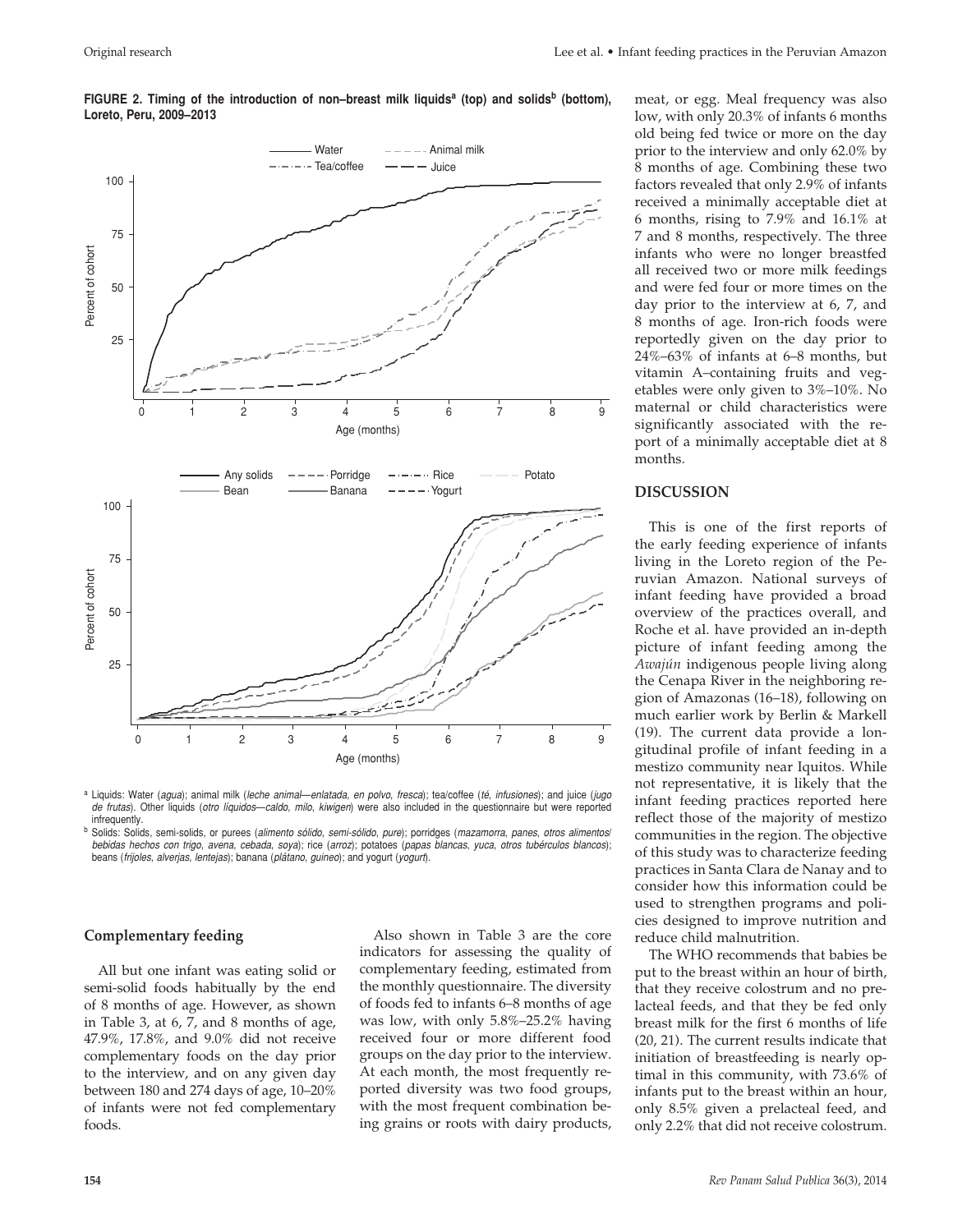**TABLE 3. Selected characteristics of the adequacy of complementary feeding in 6–8 month olds, Loreto, Peru, 2009–2013a**

|                                                                                                                                              | Child's age                    |                                 |                                    |
|----------------------------------------------------------------------------------------------------------------------------------------------|--------------------------------|---------------------------------|------------------------------------|
| Indicator                                                                                                                                    | 6 months<br>$(n = 242)$<br>(%) | 7 months<br>$(n = 239)$<br>(% ) | 8 months<br>$(n = 242)$<br>$(\% )$ |
| Timely introduction of solid or semi-solid food<br>Dietary diversity ( $\geq 4$ different food groups)<br>Meal frequency ( $\geq$ 2 per day) | 53.1<br>5.8<br>20.3            | 82.2<br>14.6<br>44.8            | 91.0<br>25.2<br>62.0               |
| Minimally acceptable diet                                                                                                                    | 2.9                            | 7.9                             | 16.1                               |
| Consumption of iron-rich foods<br>Meats and organ meats<br>Meats, organ meats, fish, eggs, and green leafy vegetables                        | 11.1<br>24.4                   | 27.6<br>46.4                    | 38.4<br>62.8                       |
| Consumption of vitamin A-rich foods<br>Yellows fruits and yellow vegetables                                                                  | 3.7                            | 5.9                             | 9.5                                |

a Three infants who were no longer breastfed were excluded from this analysis.

At 8 months, only 1.6% of infants had been fully weaned. Yet the results also demonstrate that only 1.6% of infants were exclusively breast fed to 6 months of age, considerably lower than the estimated national average of 70.6% (22). Methodological differences explain this divergence. Surveys utilize a crosssectional design, obtaining information on the proportion of infants exclusively breastfed on the prior day. Indeed, 50% of study infants at 6 months of age were fully breastfed by this metric. However, when followed longitudinally, as done in the current study, frequent interruptions in exclusive breastfeeding are detected (23). As discussed, the median duration of exclusive breastfeeding was only 19 days, largely because of the introduction of plain water. Often, the feeding of water reflects concerns about hydration. However, well-established literature shows that breast milk alone can sufficiently hydrate an infant even in very hot climates (24). The addition of water can displace breast milk (25) and increase the risk of diarrhea, and subsequently stunting and mortality (26–28).

Another threat to exclusive breastfeeding is the introduction of other milk and semi-solid or solid foods during the first 6 months. The median age of introduction is 146 days or about 4–5 months (shown in these results as the duration of full breastfeeding). However, several factors suggest that this early introduction is episodic in nature. First, the proportion of visits in which the child was fully breastfed over the first 6 months was 92.8%, and the median age of regular consumption was 181 days. Second, although not shown, the earlier solids/semi-solids or other milks were

introduced the more likely the feeding of these foods was to be sporadic (not a regular part of the infant's diet). Thus, the early feeding of solids/semi-solids and other (non–breast milk) liquids is frequent but irregular, but at some point at around 5 months of age infants begin to receive these foods regularly. It is also worth noting that 25% of infants only began habitually consuming solids after 193 days of age, much later than recommended.

The proportion of infants 6 to 8 months of age that were fed twice or more on the day prior to the interview was low, as was diversity. The proportion of infants consuming a minimally acceptable diet was only 16.1% by 8 months of age. Positively, the proportion of infants consuming iron-rich foods was 62.8% at 8 months. In contrast, vitamin A–rich fruits and vegetables and other fruit and vegetable food groups were infrequently consumed, despite being inexpensive and accessible year-round. No maternal or familiar factors were associated with the likelihood of an 8-month-old infant 1) being fed four or more different food groups, 2) being fed twice or more per day, or 3) being fed a minimally acceptable diet.

First-time mothers, those of older age, and those giving birth at home were less likely to report positive breastfeeding initiation and duration practices. These results suggest that efforts to strengthen programs promoting breastfeeding should target these more vulnerable women. Food insecurity was negatively associated with the proportion of days a child was exclusively breastfed and was also associated with a less timely (late) introduction of solids. While few studies

have explored associations between food insecurity and exclusive breastfeeding in Latin America, evidence from Southeast Asia and Africa suggests that household food insecurity can affect maternal perceptions of exclusive breastfeeding and infant feeding practices (29, 30), and several studies have found that food insecurity is associated with later introduction of solids (29) or decreased frequency and diversity of complementary feeding (31). Although speculative, food insecurity might lead mothers to leave their infants to seek food for their families or mediate infant feeding practices by acting as a stressor that influences parenting practices (32). Further research is needed to determine whether food insecurity and/or other factors lead(s) to episodic changes away from exclusive breastfeeding in the first 6 months of life.

#### **Limitations**

This study's main limitation was the lack of information about maternal perceptions and rationales behind feeding decisions. Further research is needed to understand the mothers' decisionmaking process in order to develop appropriate messages for communication and counseling interventions.

#### **Conclusions**

Breastfeeding initiation practices were nearly optimal in this community. Exclusive breastfeeding was interrupted due to the early introduction of plain water, but the prevalence of full breastfeeding was relatively high. Therefore, reducing the occurrence of early introduction of water should be a priority. Messages to improve complementary feeding should work to improve 1) the timing of the introduction of complementary foods, 2) the consistency of feeding (daily), 3) the frequency of feeding, and 4) the diversity of foods offered. It has been well established that all families should receive guidance on infant feeding as part of preventive health services. The results reported here highlight many positive practices that should be supported as well as areas that need to be targeted and messages that need improved content to safeguard infant well-being in this and similar settings.

**Acknowledgments.** The authors thank the families and children whose gener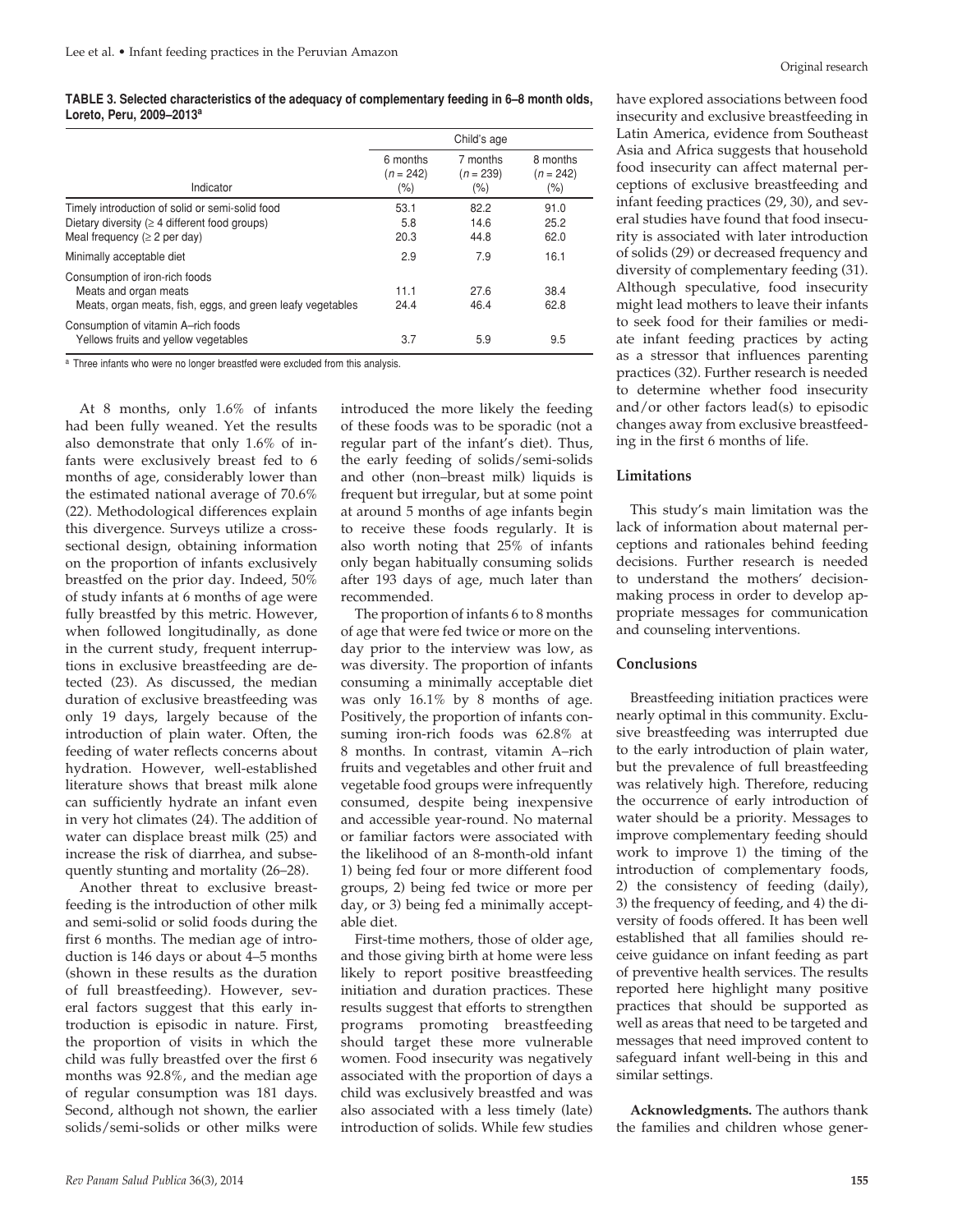ous participation made this study possible. They also thank Matilda Bustos Aricara, Victora Lopez Manuyama, Marla Judith Aricari Huanari, Lleny Amasifuen Llerena, Leoncio del Aguila Amasifuen, Rosario Huansi Torres, Rosario Aricara Macuyama, and Judith Beatriz Chavez Rengifo, for their hard work and thoughtful contributions in the field, and Marvin Emilio Yalta Na-

- 1. Instituto Nacional de Estadística e Informática (PE). Encuesta Demográfica y de Salud Familiar 2011 [Internet]. Lima: INEI; 2011. Available from: http://proyectos.inei.gob.pe/endes/ 2011/Accessed on 13 September 2014.
- 2. Instituto Nacional de Estadística e Informática (PE). Encuesta Demográfica y de Salud Familiar—ENDES Continua, 2010, Departamento de Loreto [Internet]. Lima: INEI; 2010. Available from: http://proyectos.inei.gob.pe/ web/biblioineipub/bancopub/Est/Lib1069/ index.html Accessed on 13 September 2014.
- 3. Lang D. The MAL-ED project: deciphering the relationships among normal gut flora, enteric infection and malnutrition and their association with immune response to vaccines. In: Heidt PJ, Rusch V, Walker RI, editors. Development of strategies to overcome barriers to effective mucosal immunization of infants in developing countries. Herborn-Dill: Old Herborn University Foundation; 2011. Pp. 73–82.
- 4. Peñataro Yori P, Lee G, Olórtegui MP, Trigoso DR, Flores JT, Vasquez AO, et al. Santa Clara de Nanay: the MAL-ED cohort in Peru. Clin Infect Dis. Forthcoming 2014.
- 5. Lee G, Yori P, Olortegui MP, Pan W, Caulfield L, Gilman RH, et al. Comparative effects of vivax malaria, fever and diarrhoea on child growth. Int J Epidemiol. 2012;41(2):531–9.
- 6. Lee G, Pan W, Peñataro Yori P, Paredes Olortegui M, Tilley D, Gregory M, et al. Symptomatic and asymptomatic Campylobacter infections associated with reduced growth in Peruvian children. PLoS Negl Trop Dis. 2013;7(1):e2036.
- 7. From the MAL-ED Network Investigators. The MAL-ED project: a multinational and multidisciplinary approach to understand the relationship between enteric pathogens, malnutrition, gut physiology, growth, cognitive development and immune responses in infants/children in resource poor environments. Clin Infect Dis. Forthcoming 2014.
- 8. Caulfield LE, Bose A, Chandyo RK, Nesamvuni C, Lima de Moraes M, Turab A, et al. Infant feeding practices, dietary adequacy and micronutrient status measures in the MAL-ED study. Clin Infect Dis. Forthcoming 2014.
- 9. ICF International. MEASURE DHS (2010) Survey methodology—survey process [Internet]. Calverton, MD: MEASURE DHS; 2010. Available from: http://dhsprogram.com/What-We-Do/Survey-Types/DHS-Questionnaires. cfm Accessed on 13 September 2014.
- 10. Coates J, Swindale A, Bilinsky P. Household Food Insecurity Access Scale (HFIAS) for

**Funding.** The Etiology, Risk Factors and Interactions of Enteric Infections and Malnutrition and the Consequences for Child Health and Development Project (MAL-ED) is carried out as a col-

management.

# **REFERENCES**

measurement of food access: indicator guide (version 3). Washington: Food and Nutrition Technical Assistance Project, Academy for Educational Development; 2007.

- 11. Psaki S, Bhutta ZA, Ahmed T, Ahmed S, Bessong P, Islam M, et al. Household food access and child malnutrition: results from the eight-country MAL-ED study. Popul Health Metr. 2012;10(1):24.
- 12. Labbok M, Krasovek K. Toward consistency in breastfeeding definitions. Stud Fam Plann. 1990;21(4):226–30.
- 13. Henkle E, Steinhoff M, Omer SB, Roy E, Arifeen SE, Raqib R, et al. The effect of exclusive breastfeeding on respiratory illness in young infants in a maternal immunization trial in Bangladesh. Pediatr Infect Dis J. 2013;32(5):431–5.
- 14. World Health Organization. Indicators for assessing infant and young child feeding practices. Geneva: WHO; 2008.
- 15. Daelmans B, Dewey K, Arimond M; Working Group on Infant and Young Child Feeding Indicators. New and updated indicators for assessing infant and young child feeding. Food Nutr Bull. 2009;30(2 Suppl):S256–8.
- 16. Roche ML, Creed-Kanashiro HM, Tuesta I, Kuhnlein H V. Infant and young child feeding in the Peruvian Amazon: the need to promote exclusive breastfeeding and nutrient-dense traditional complementary foods. Matern Child Nutr. 2011;7(3):284–94.
- 17. Roche ML, Creed-Kanashiro HM, Tuesta I, Kuhnlein HV. Traditional food system provides dietary quality for the Awajún in the Peruvian Amazon. Ecol Food Nutr. 2007;46(5):377–99.
- 18. Roche ML, Creed-Kanashiro HM, Tuesta I, Kuhnlein HV. Traditional food diversity predicts dietary quality for the Awajún in the Peruvian Amazon. Public Health Nutr. 2008;11(5):457–65.
- 19. Berlin EA, Markell EK. An assessment of the nutritional and health status of an Aguaruna Jivaro community, Amazonas, Peru. Ecol Food Nutr. 1977;6(2):69–81.
- 20. World Health Organization. Complementary feeding of young children in developing countries: a review of current scientific knowledge. Geneva: WHO; 1998.
- 21. Pan American Health Organization. Guiding principles for complementary feeding of the breastfed child. Washington: PAHO; 2003.
- 22. Instituto Nacional de Estadística e Informática (PE). Encuesta Demográfica y de Salud Familiar 2011. Lima: INEI; 2011.
- 23. Ambikapathi R, Kosek M, Olortegui M, Caulfield L. High resolution longitudinal

laborative project supported by the Bill & Melinda Gates Foundation, the Foundation for the NIH, and the National Institutes of Health/Fogarty International Center. The authors thank the staff and participants of the MAL-ED Network Project for their important contributions.

# **Conflicts of interest.** None.

analysis to evaluate the timing, duration and dynamics of exclusive breastfeeding in the Peruvian Amazon. FASEB J. 2014;28(1 Suppl):119–3.

- 24. World Health Organization. Infant and young child feeding: model chapter for textbooks for medical students and allied health professionals. Geneva: WHO; 2009.
- 25. Sachdev HP, Krishna J, Satyanarayana L, Kumar S. Water supplementation in exclusively breastfed infants during summer in the tropics. Lancet. 1991;337(8747):929–33.
- 26. Brown KH, Black RE, Lopez de Romaña G, Creed Kanashiro H. Infant-feeding practices and their relationship with diarrheal and other diseases in Huascar (Lima), Peru. Pediatrics. 1989;83(1):31–40.
- 27. Doak CM, van der Starre RE, van Beusekom I, Campos Ponce M, Vossenaar M, Solomons NW. Earlier introduction of aguitas is associated with higher risk of stunting in infants and toddlers in the Western Highlands of Guatemala. Am J Clin Nutr. 2013;97(3):631–6.
- 28. Black RE, Allen LH, Bhutta ZA, Caulfield LE, de Onis M, Ezzati M, et al. Maternal and child undernutrition: global and regional exposures and health consequences. Lancet. 2008;371(9608):243–60.
- 29. Saha KK, Frongillo EA, Alam DS, Arifeen SE, Persson LA, Rasmussen KM. Household food security is associated with infant feeding practices in rural Bangladesh. J Nutr. 2008;138(7):1383–90.
- 30. Webb-Girard A, Cherobon A, Mbugua S, Kamau-Mbuthia E, Amin A, Sellen DW. Food insecurity is associated with attitudes towards exclusive breastfeeding among women in urban Kenya. Matern Child Nutr. 2012;8(2): 199–214.
- 31. Osei A, Pandey P, Spiro D, Nielson J, Shrestha R, Talukder Z, et al. Household food insecurity and nutritional status of children aged 6 to 23 months in Kailali District of Nepal. Food Nutr Bull. 2014;31(4):483–94.
- 32. Bronte-Tinkew J, Zaslow M, Capps R, Horowitz A, McNamara M. Food insecurity works through depression, parenting, and infant feeding to influence overweight and health in toddlers. J Nutr. 2007;137(9):2160–5.

Manuscript received on 18 March 2014. Revised version accepted for publication on 11 August 2014.